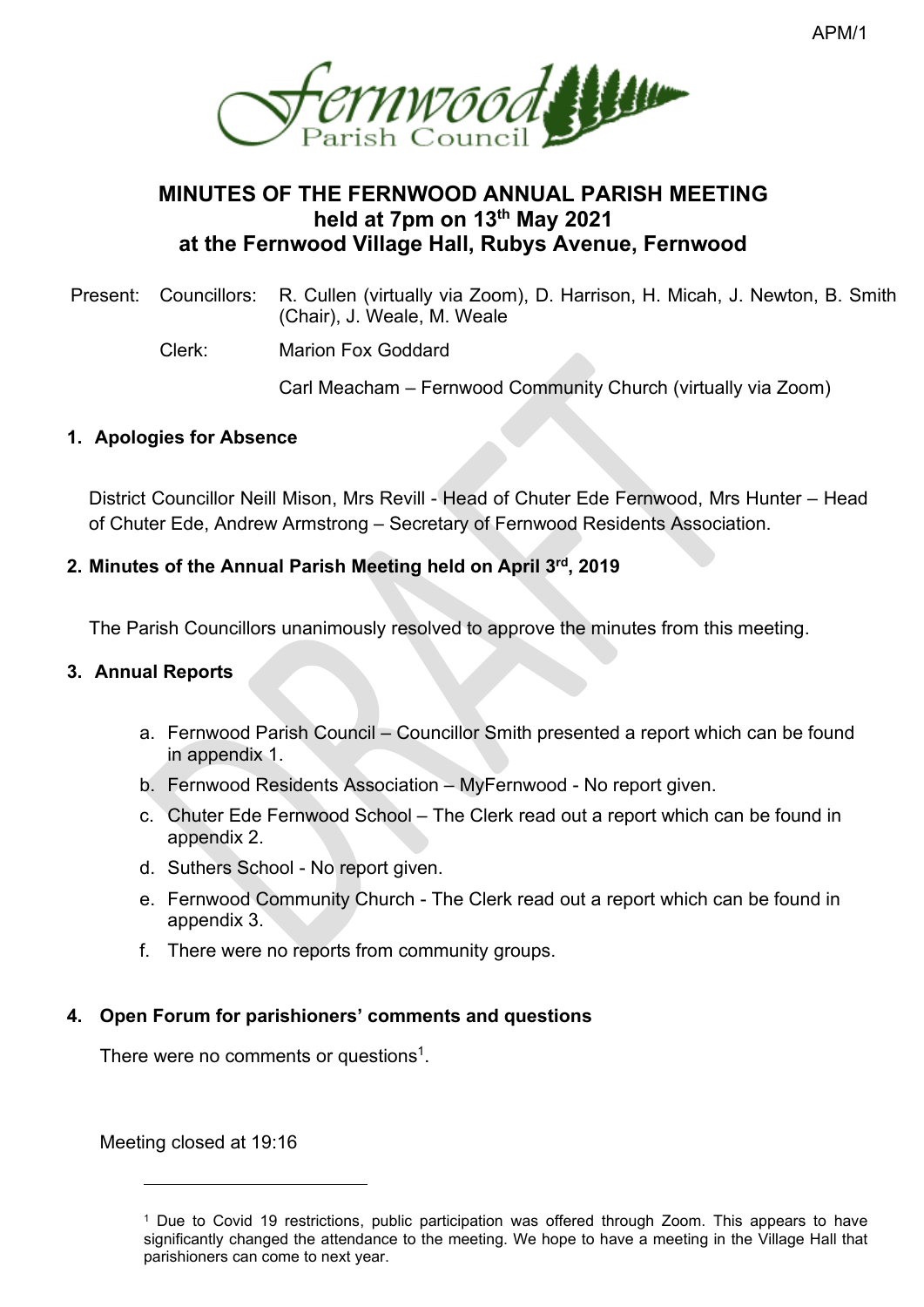## **Appendix 1: Fernwood Parish Council Chairman's Report to the Annual Parish Meeting**

This is my fourth Annual Parish Meeting as Chairman and I am pleased to report on the highlights of the activities of Fernwood Parish Council since our last Annual Parish Meeting.

I am privileged to have a hardworking committed team of Parish Councillors and Council Staff and to provide this report to this meeting.

#### **Council Members**

At the time of being elected Chairman, the Parish Council had seven Councillors.

It was with regret that Councillor Julia Smith had to resign from the Council due to ill health. The Council were subsequently saddened to be informed that Julia sadly passed away. Our deepest condolences were communicated to her family at the time of her death.

Councillor John Newton was co-opted onto the Council in March 2020. I would like to take this opportunity to welcome Councillor Newton to the Parish Council.

Councillors have represented Fernwood residents at several meetings throughout the past two years including meetings with Newark and Sherwood District Council (N&SDC), Nottinghamshire County Council, Nottinghamshire Association of Local Councils and with developers in the village.

#### **Council Staff**

At the time of writing the Council employs two members of staff, the Clerk and Responsible Financial Officer to the Council Marion Fox Goddard and the Village Hall Caretaker and Maintenance Operative Malcolm Dickinson.

I would like to take this opportunity to thank the Council staff for all their hard work over the last two years, especially during the COVID 19 pandemic. This has included implementation of the various new COVID legislation and the associated safety precautions necessary, for the Parish Council and Village Hall to operate. A special thank you to Marion Fox Goddard for the support she provided, not only to the Parish Council, but to residents locally during the Pandemic and especially during the various lockdowns.

## **Review of 2019 - 2021**

## **Fernwood Parish Council – Continuing Action Plan**

Fernwood Parish Council's [Action](http://www.fernwood-pc.co.uk/shared/attachments.asp?f=bd8ac325%2D5e75%2D4714%2D9df9%2D4dcc3438a805%2Epdf&o=Action%2DPlan%2D2021%2D22%2Epdf) Plan has recently been updated for 2021/22 and has been published on our website. Any Fernwood Parish resident who wants any clarification of any of the actions listed, can contact the Clerk to the Parish Council.

As reported previously, discussions between N&SDC, Barratt David Wilson Homes (BDWH) and the Parish Council regarding land ownership, are continuing and the Council looks forward to communicating updates to residents, as the situation develops over the coming months. Currently, most of the public land, that makes up Fernwood Central, is privately owned by BDWH and managed and maintained, on their behalf, by Firstport.

We were pleased to hear in March 2021, that BDWH would start to work with NS&DC and the Parish Council to finally get the land handed over into public ownership. We are in the early stages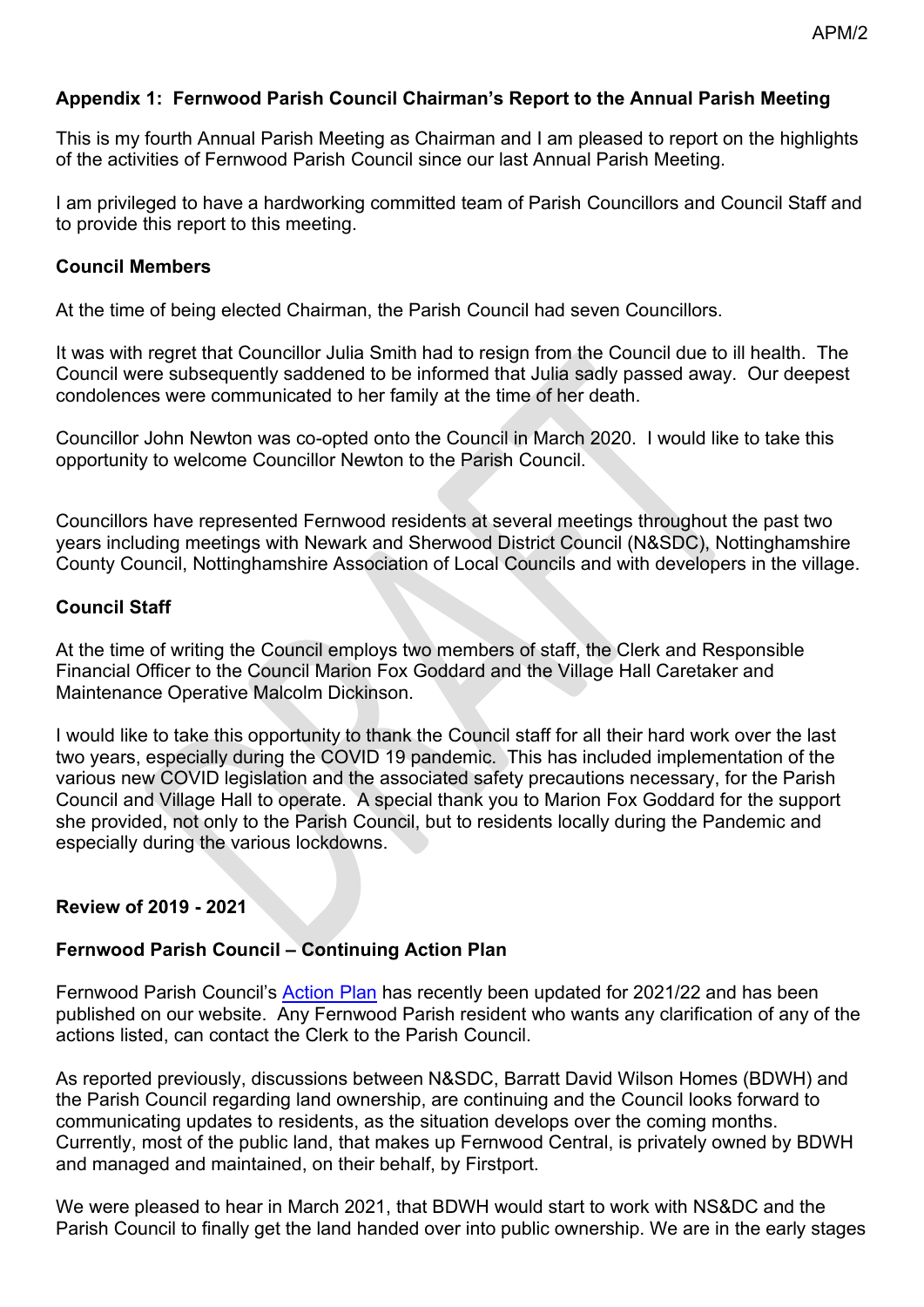of working on this but after years of waiting, we are glad to report the first steps have been made to finally achieve this.

As part of the Parish Council's [five-year strategic plan,](http://www.fernwood-pc.co.uk/shared/attachments.asp?f=3412dfde%2D5292%2D4158%2D9f25%2D08119e7ed0ed%2Epdf&o=Fernwood%2DParish%2DCouncil%2DStrategic%2DPlan%2Epdf) the Council has continually promoted their desire to take ownership of the land. When ownership is transferred to the parish, it will enable us to have an input into the way the land is managed and maintained. This can only be done if BDWH hands over or sells the freehold of the open spaces to NS&DC who will subsequently, devolve ownership to the Parish Council.

The Parish Council continues to move forward with the purchase of the land at the end of Ruby's Avenue and will update residents on progress via the Council website, minutes of Council monthly meetings and the Fernwood Gazette. Once ownership has been transferred, the Parish Council will seek to develop the area, promoting its natural beauty and wildlife habitat.

## **Parish Council Committees**

The Parish Council committees have continued to deal with the various aspects of Council business.

The Planning and Strategy Committee continued to meet on the second Wednesday of every month and considered planning applications, developments, and related issues in and around Fernwood up until the first lockdown in March 2020. Since then, this has been done by the Parish Council as a whole. We have continued to liaise with BDWH and resolve any issues as quickly as possible. We are also in communication with Larkfleet and Persimmon Homes to ensure continued information flow on their developments.

The Personnel Committee has continued to meet online and deal with personnel, employment contracts, terms and conditions and recruitment.

The Village Hall Management Group have met online to discuss the ongoing management and maintenance of the Village Hall. The group is made up of Parish Councillors, the Village Hall team, and a representative from the Fernwood Residents Association.

Reports from each of the committees are communicated to the Council at the monthly Parish Council meetings.

## **Village Hall**

The Village Hall has had some modifications made to it over the last couple of years, which has included the upgrade to the sound and video systems in both halls. The future of the little-used changing rooms and the construction of an extension to the hall, to enable us to offer more facilities, is still under discussion.

## **Other notable achievements**

The Council does a lot of work trying to get Fernwood's voice heard with service providers in the Parish. Points worthy of note include finally getting the B6326 resurfaced between the two roundabouts in the village and persuading Nottinghamshire County Council to review and improve the safety of the B6326 for pedestrians and cyclists crossing the road – particularly with the increase of children in this area with the new school.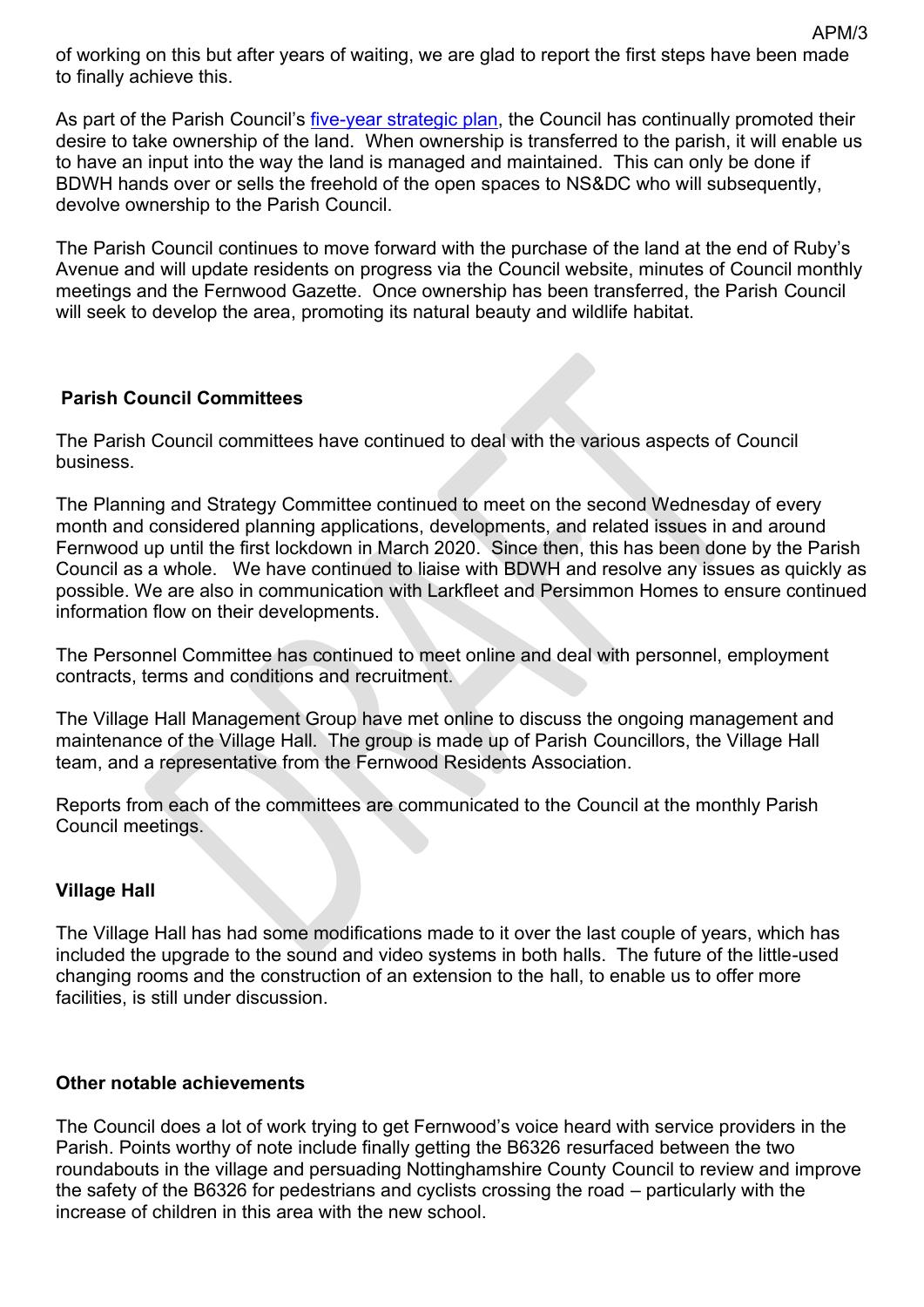By actively working with Newark and Sherwood District Council, we have managed to ensure that there will not be a management company arrangement in the new BDWH development and plans are in place to have no management company in the additional two planned developments. We have also reintroduced a village magazine and consulted with residents on key issues such as the woodland behind the nursery and Dale Crescent residents about ideas for the green near their homes.

#### **Concluding Remarks**

I would like to finish by thanking my fellow Councillors, staff, and residents for the support they have provided to the Parish Council.

I would also like to thank Councillor Keith Walker (NCC and NSDC), Councillor Ivor Walker (NSDC) and Councillor Neil Mison (NSDC) for all their advice and guidance to the Parish Council over the last two years.

The Parish Council is always open to residents, so you are welcome to join our meetings or contact us via the Parish Council Office.

Barry Smith Chairman Fernwood Parish Council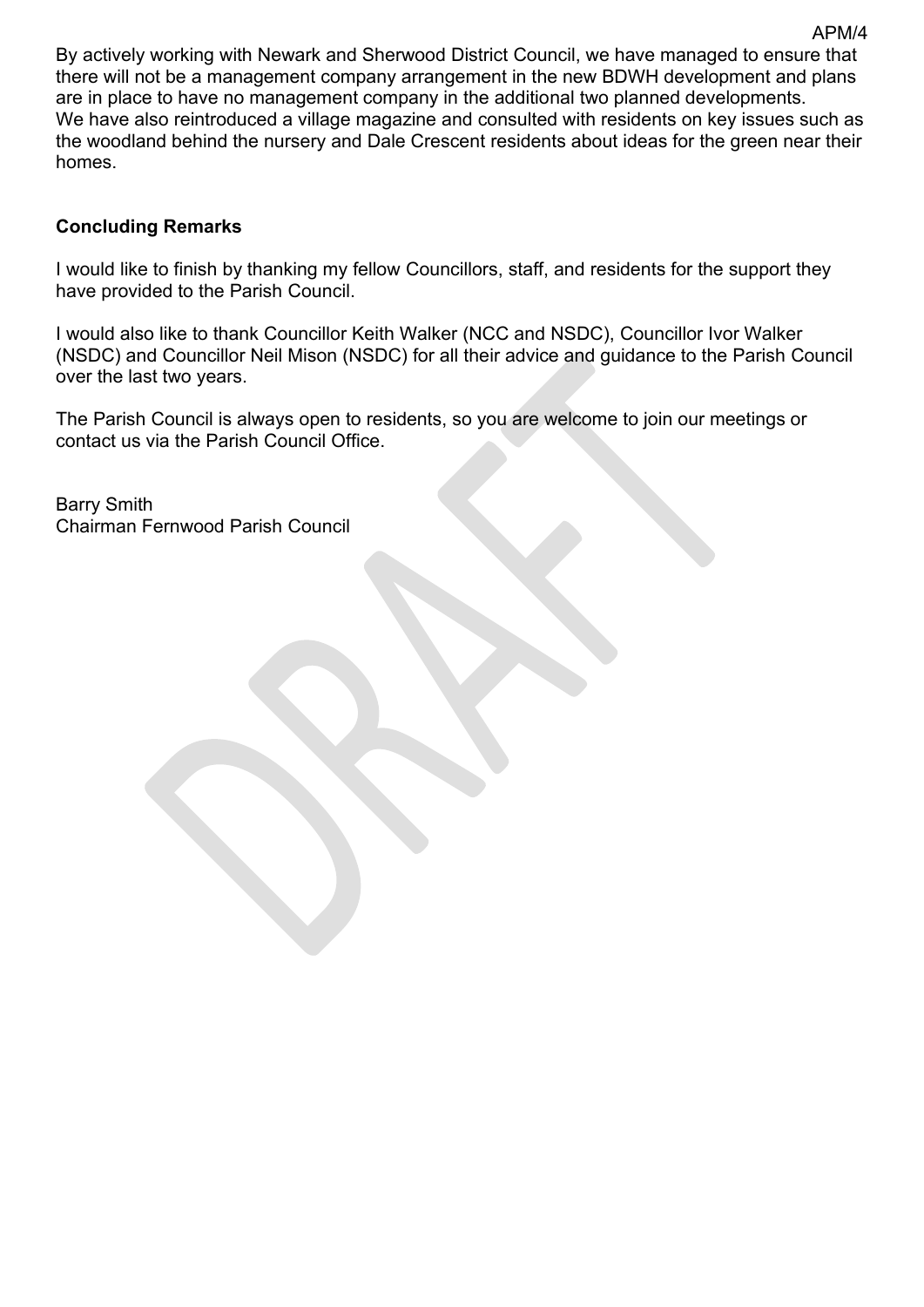

#### **Chuter Ede Primary School Mrs B Hunter (Head Teacher)**

**Wolfit Avenue Balderton Newark** Nottinghamshire **NG24 3PQ** Telephone 01636 683550 Fax 01636 683650

**Hunters Road** Fernwood **Newark** Nottinghamshire **NG24 3WB** Telephone 01636 700915 Fax 01636 672334

E-mail office@chuterede.notts.sch.uk Website www.chuterede.com

#### **Contribution to Fernwood Parish Council, Annual Parish Meeting 7pm Thursday 13th May 2021**

This year has been a year like no other, with Covid 19 impacting on the life of our school and community, just as it has the whole world. It is often said that tough times bring out the very best in people, and we certainly have never felt more proud of our school, families, staff and most of all our pupils.

#### Chuter Ede and Covid 19:

: During Summer Term 2020 we were open to vulnerable children and the children of key workers. Many of our pupils worked from home.

: We were open to all pupils for the whole of Autumn Term 2020.

: The Spring Term 2021 began with a government announcement that schools would once again be closed for the majority of pupils. As before, we remained open for vulnerable children and children of key workers.

: On March 8th, 2021, we once again opened for all of our pupils. We remain open.

: We have experienced a relatively low number of 'bubble closures' due to Covid 19.

: We continue to follow county risk assessments and government guidance around illness, testing and isolations.

: Throughout lockdown Free School Meals, laptops and sim cards were provided in response to need.

The local community were incredibly supportive of school, as we navigated the guidance that each new stage of the government response. The kind messages and thoughtful gifts that we received were appreciated more than people may have realised.

#### Looking forward:

: We remain heavily subscribed and have a limited number of spaces at both our Fernwood and Balderton sites, spread across all year groups.

: We have 90 Foundation places available each school year and this year we had applications in excess of this number.

: 90 places have been allocated and accepted for September 2021. 60 places at the Balderton site and 30 places at the Fernwood site.

: We have attended local Highways meetings and listen with interest to the growth plans for Fernwood and Newark.

: We are exploring the potential 'phase three' development of our Fernwood site, originally planned when the building was first designed.

: Development plans for the coming year(s) include – the school grounds, library facilities and group teaching areas.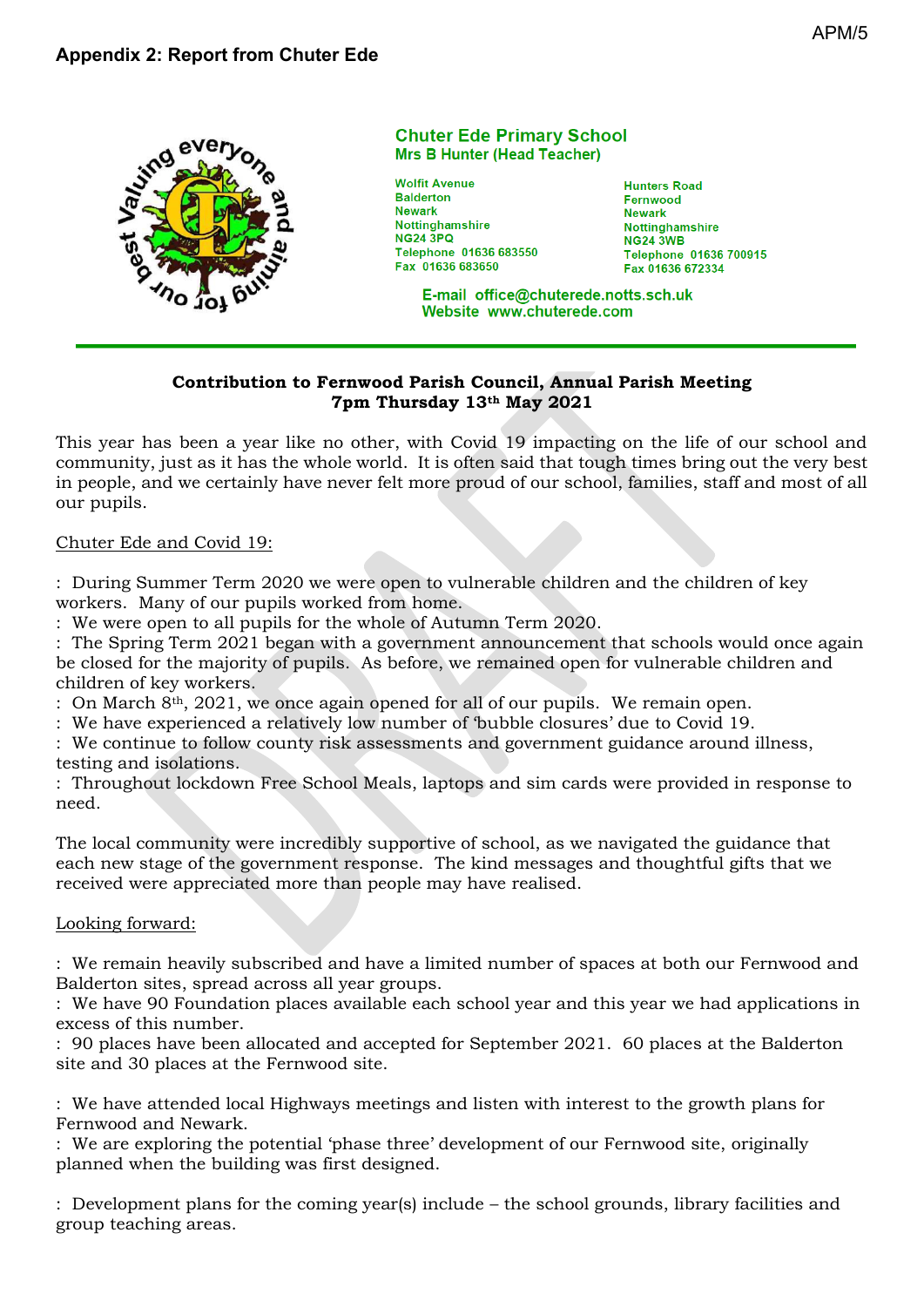We welcome collaboration with Fernwood Parish Council and are grateful to have been asked to contribute to the Annual Parish Meeting.

Yours Sincerely,

Mrs Hunter and Mrs Revill